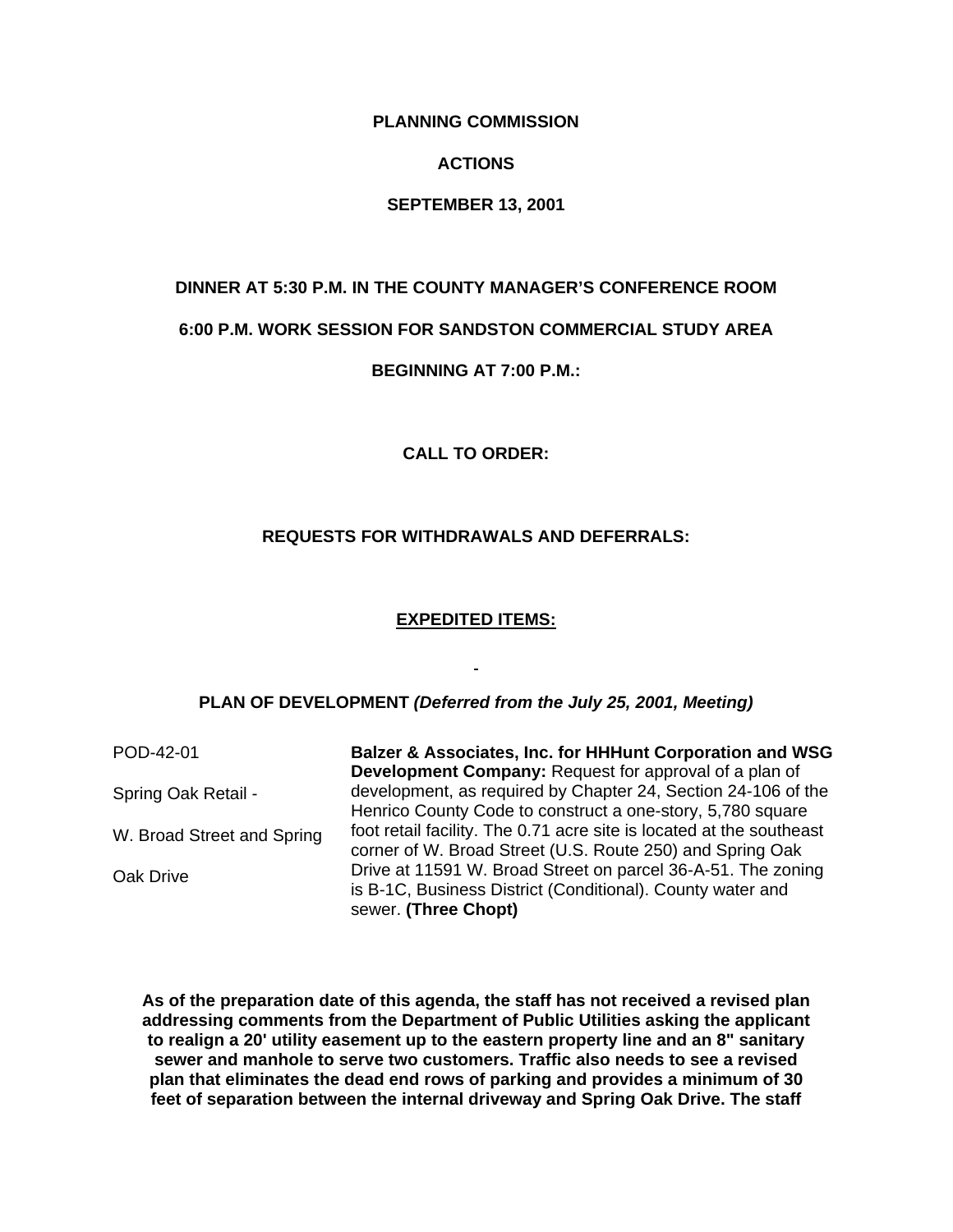**recommendation will be made at the meeting. Should the Commission act on this request, in addition to the standard conditions for development of this type, the following additional conditions are recommended:** 

**23. The easements for drainage and utilities as shown on approved plans shall be granted to the County in a form acceptable to the County Attorney prior to any occupancy permits being issued. The easement plats and any other required information shall be submitted to the County Real Property Agent at least sixty (60) days prior to requesting occupancy permits.** 

**24. The developer shall provide fire hydrants as required by the Department of Public Utilities and Division of Fire.** 

**25. A standard concrete sidewalk shall be provided along the east side of Spring Oak Drive.** 

**26. Employees shall be required to use the parking spaces provided at the rear of the building(s) as shown on the approved plans.** 

**27. Outside storage shall not be permitted.** 

**28. A 35-foot planting strip to preclude ingress or egress along the south side of W. Broad Street (U.S. Route 250) shall be shown on the approved plans. The details shall be included with the required landscape plans for review and approval.** 

**29. The proffers approved as a part of zoning case C-6C-01 shall be incorporated in this approval.** 

- **30. This business shall not remain in operation after midnight and no exterior signs shall remain lighted after 12:00 midnight.** 
	- **31. The certification of building permits, occupancy permits and change of occupancy permits for individual units shall be based on the number of parking spaces required for the proposed uses and the amount of parking available according to approved plans.**

**32. Any necessary off-site drainage and/or water and sewer easements must be obtained in a form acceptable to the County Attorney prior to final approval of the construction plans.** 

**33. Deviations from County standards for pavement, curb or curb and gutter design shall be approved by the County Engineer prior to final approval of the construction plans by the Department of Public Works.** 

**34. The loading areas shall be subject to the requirements of Chapter 24, Section 24-97(b) of the Henrico County Code.** 

**35. Insurance Services Office (ISO) calculations must be included with the plans and approved by the Department of Public Utilities prior to the issuance of a building permit.** 

**36. Approval of the construction plans by the Department of Public Works does not establish the curb and gutter elevations along the Henrico County maintained right-of-way. The elevations will be set by Henrico County. 37. The owners shall not begin clearing of the site until the following conditions have been met:**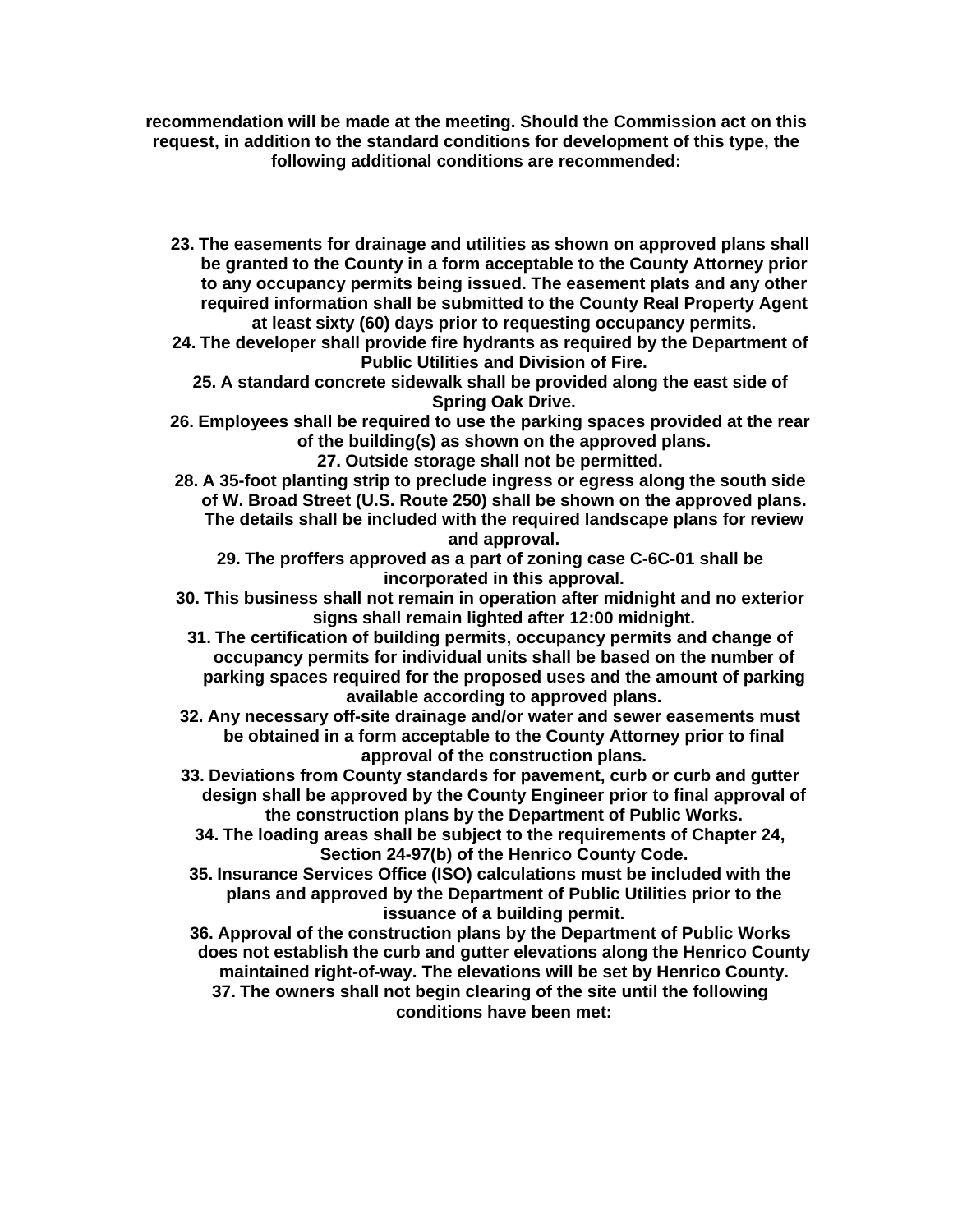**a. The site engineer shall conspicuously illustrate on the plan of development or subdivision construction plan and the Erosion and Sediment Control Plan, the limits of the areas to be cleared and the methods of protecting the required buffer areas. The location of utility lines, drainage structures and easements shall be shown.** 

- **b. After the Erosion and Sediment Control Plan has been approved but prior to any clearing or grading operations of the site, the owner shall have the limits of clearing delineated with approved methods such as flagging, silt fencing or temporary fencing.**
- **c. The site engineer shall certify in writing to the owner that the limits of clearing have been staked in accordance with the approved plans. A copy of this letter shall be sent to the Planning Office and the Department of Public Works.**
- **d. The owner shall be responsible for the protection of the buffer areas and for replanting and/or supplemental planting and other necessary improvements to the buffer as may be appropriate or required to correct problems. The details shall be included on the landscape plans for approval.**



## **(Staff Report by [Christina Goggin\)](mailto:gog@co.henrico.va.us)**

**THREE CHOPT:** 

## *Deferred from the March 8, 2001 Meeting*

**C-49C-00 James W. Theobald for Tascon Group, Inc.: Request to amend proffered conditions accepted with rezoning case C-45C-99, on Parcels 58-A-3, 6 and 6A and part of Parcels 58-A-4 and 5, containing approximately 38.3 acres, located on the north line of Three Chopt Road at its intersection with Pell Street. The amendment would allow a condominium development in place of a detached single family development and assisted living facility. The Land Use Plan recommends Urban Residential, 3.4 to 6.8 units per acre, and Environmental Protection Area. Staff – [Lee Householder](mailto:hou10@co.henrico.va.us)**

**DEFERRED TO 3/14/02** 

**C-49C-01 Frederick D. Edwards for Mark E. Caskey: Request to conditionally rezone from A-1 Agricultural District to RTHC Residential Townhouse District (Conditional), part of Parcel 58-2-A-10 and Parcel 58-2-A-11, containing 4.38 acres, located at the south east intersection of Pemberton Road and Mayland Drive (Broad Acres Subdivision). Residential townhouses for sale are proposed. The applicant proffers no more than 33 units to be developed on the property. The Land Use Plan recommends Urban Residential. Staff – [Mark Bittner](mailto:bit10@co.henrico.va.us)**

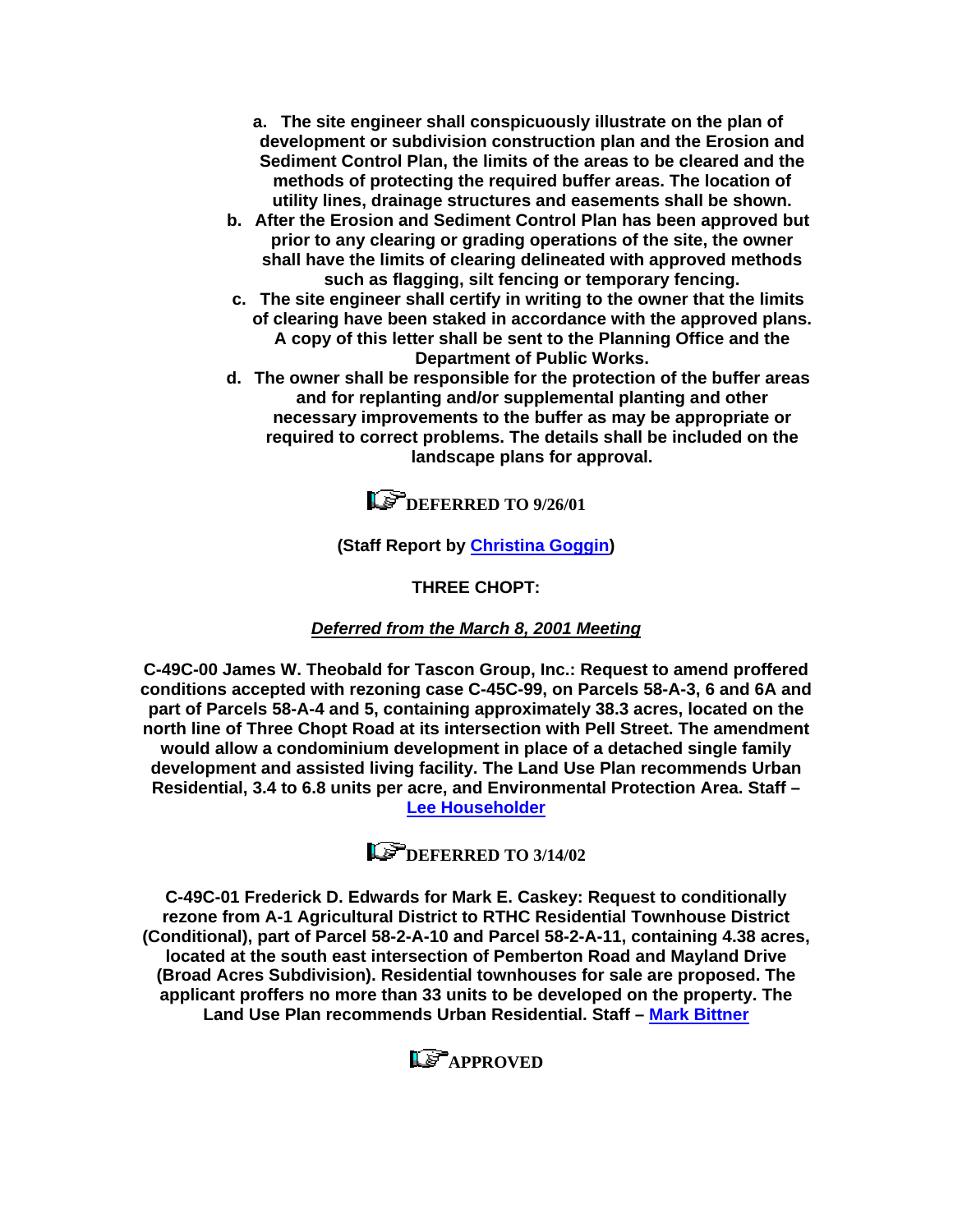**C-50C-01 Balzer & Associates, Inc. for John W. & Luitgard H. Webb: Request to conditionally rezone from A-1 Agricultural District to R-3C One Family Residence District (Conditional), Parcel 18-A-16, containing approximately 14.7 acres, located on the east line of Shady Grove Road approximately 525 feet south of Old Nuckols Road. A single family residential subdivision is proposed. The R-3 District allows a minimum lot size of 11,000 square feet. The Land Use Plan recommends Suburban Residential 2, 2.4 to 3.4 units net density per acre, and Environmental Protection Area. Staff – [Mark Bittner](mailto:bit10@co.henrico.va.us)**

**LS**APPROVED

### **TUCKAHOE:**

**None.** 

#### **VARINA:**

#### *Deferred from the August 9, 2001 Meeting*

**C-37C-01 Robert Stout for The Dakota Group, Ltd.: Request to conditionally rezone from A-1 Agricultural District to R-3C One Family Residence District (Conditional), Parcel 192-A-20, containing 8.254 acres, located on the west line of Midview Road approximately 70 feet south of Habersham Drive and on the north property line of Varina Station Subdivision. Single family residential development is proposed. The applicant proposes no more than twenty (20) lots. The Land Use Plan recommends Suburban Residential 1, 1.0 to 2.4 units net density per acre. Staff – [Lee Householder](mailto:hou10@co.henrico.va.us)**

**LE DEFERRED TO 10/11/01** 

**C-51C-01 Laraine Isaac for Allen Brock: Request to conditionally rezone from A-1 Agricultural District to M-1C Light Industrial District (Conditional), Parcel 172-2-2- 26, containing 3.0 acres, located on the north line of Charles City Road approximately 310 feet west of Glen Alden Drive (2372 Charles City Road, Garden City Subdivision). A one-story office, shop and warehouse are proposed. The use will be controlled by zoning ordinance regulations and proffered conditions. The Land Use Plan recommends Planned Industry. The site is also in the Airport Safety Overlay District. Staff – [Lee Householder](mailto:hou10@co.henrico.va.us)**

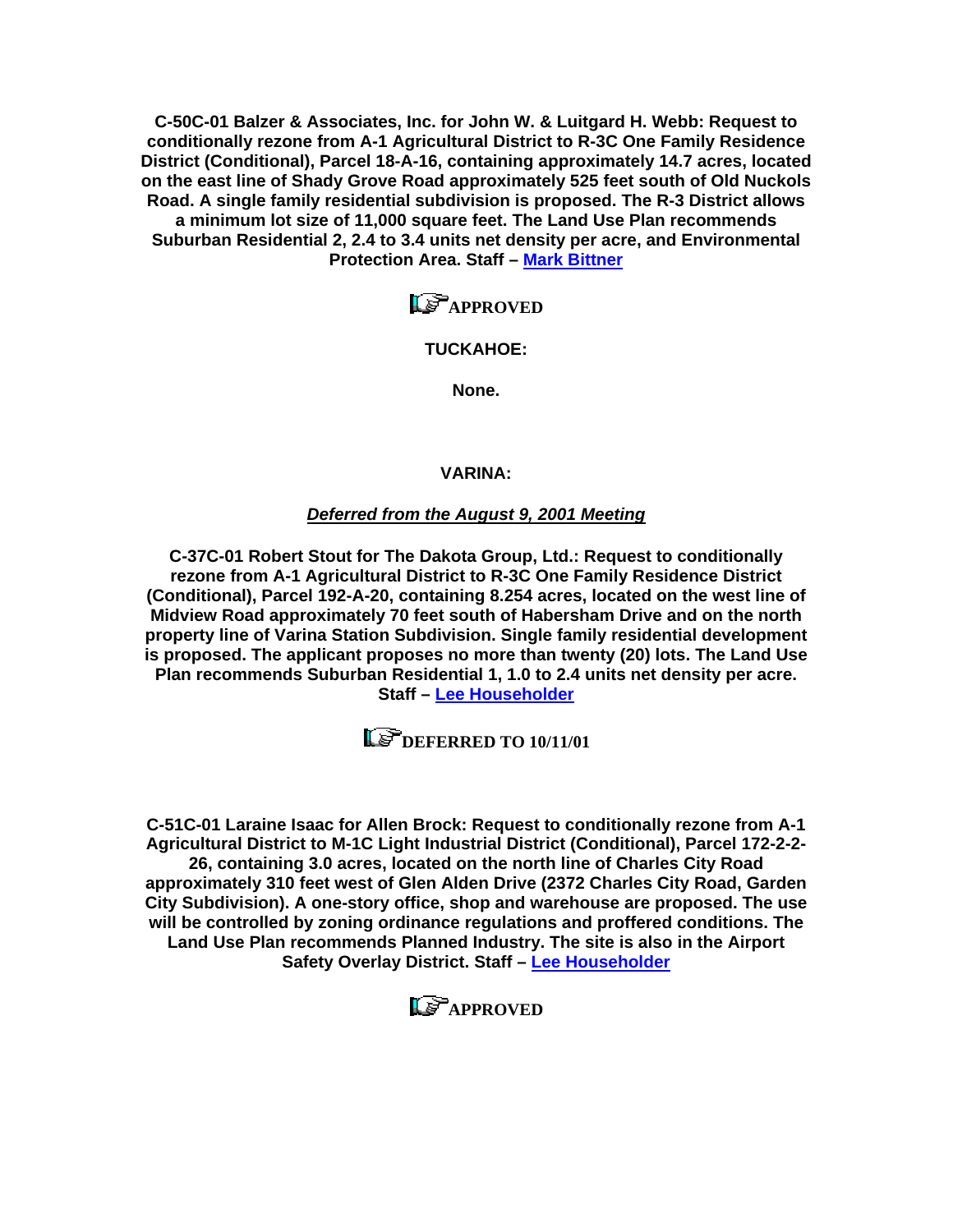**P-10-01 Richard Moseley for American Tower: Request for a provisional use permit under Sections 24-95(a) and 24-122.1 of Chapter 24 of the County Code in order to construct and operate a 150' telecommunications tower and related equipment on part of Parcel 235-A-17, containing 10,000 square feet (0.223 acre), located on the west side of Osborne Turnpike south of Cornelius Creek and approximately 1,000 feet south of proposed I-895 right-of-way (under construction). The existing zoning is A-1 Agricultural District. The Land Use Plan recommends Rural Residential, up to 1.0 units net density per acre, and Environmental Protection Area. Staff – [Tom Coleman](mailto:col09@co.henrico.va.us) (Deferral requested to October 11, 2001meeting)** 

 $\mathbf{D}$  DEFERRED TO 10/11/01

**C-52C-01 Foster & Miller, P.C. for Regional Development Co., LLC: Request to amend proffered conditions accepted with rezoning case C-48C-97, on part of Parcel 157-A-13, containing 15.179 acres, located on the north line of Meadow Road approximately 700 feet west of Taylor Road. The amendment is related to Proffer 10, minimum lot widths. The Land Use Plan recommends Suburban Residential 1, 1.0 to 2.4 units net density per acre. Staff – [Tom Coleman](mailto:col09@co.henrico.va.us) (Expedited agenda requested)** 

**LS**APPROVED

**BROOKLAND:** 

*Deferred from the August 9, 2001 Meeting*

**C-46C-01 W. Gerald Yagen: Request to conditionally rezone from R-3 One Family Residence District and O-2 Office District to O-3C Office District (Conditional), Parcels 60-A-74 and 61-A-36, containing approximately 3.9 acres, located on the north line of E. Parham Road approximately 240 feet east of Hermitage High Boulevard and Prince Henry Drive and approximately 130 feet west of Dixon Powers Drive. Office development is proposed. The use will be controlled by zoning ordinance regulations and proffered conditions. The Land Use Plan recommends Office and Environmental Protection Area. Staff – [Lee Householder](mailto:hou10@co.henrico.va.us)** 

# **LS** DENIED

## *Deferred from the August 9, 2001 Meeting*

**C-47C-01 Atack Properties: Request to conditionally rezone from A-1 Agricultural District and O/SC Office/Service District (Conditional) to R-5C General Residence District (Conditional) and RTHC Residential Townhouse District (Conditional), part**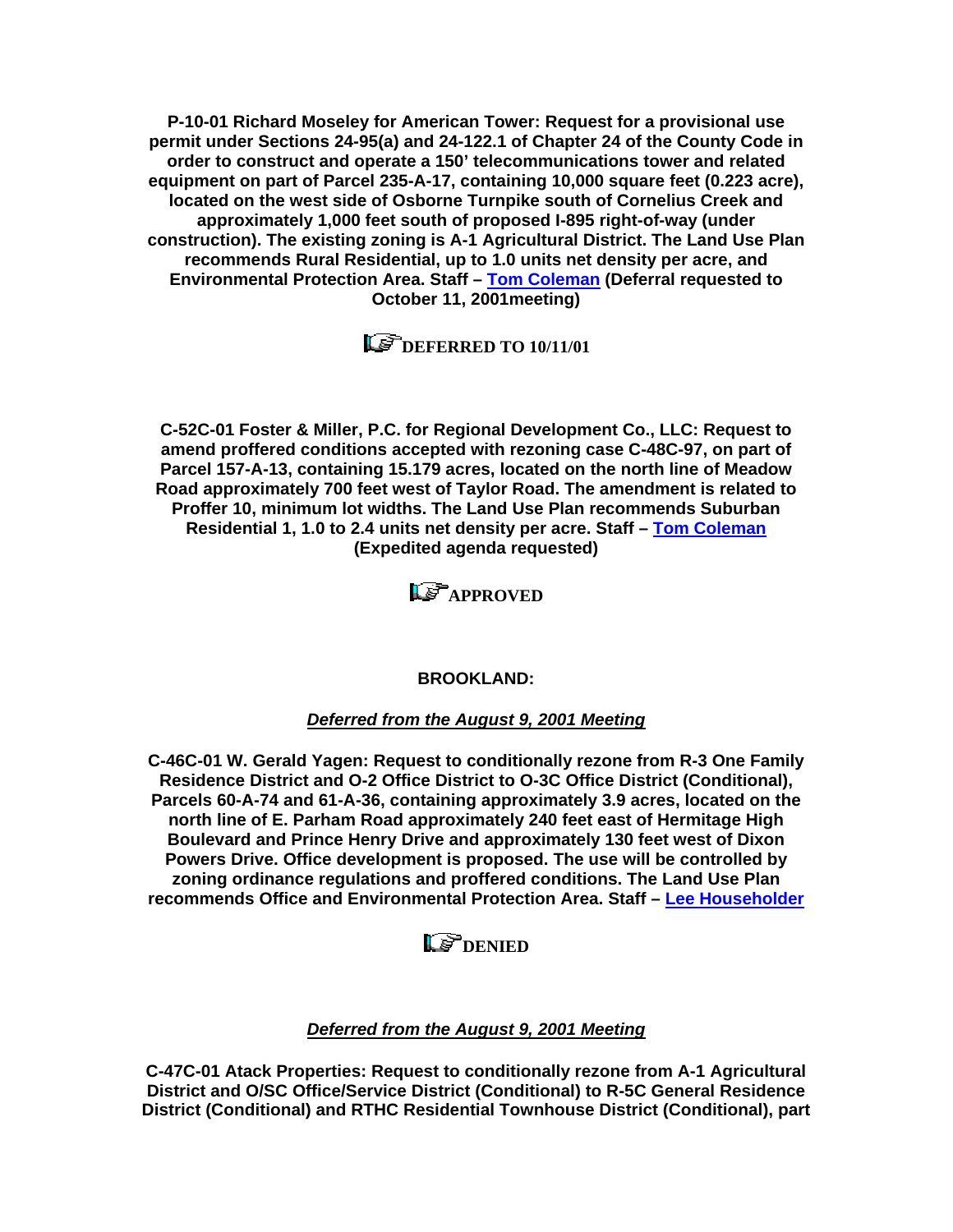**of Parcel 12-A-4B, Parcel 12-A-5, and part of Parcel 21-A-2, containing 33.719**  acres, located on the north line of Hunton Park Boulevard approximately 700 feet **northeast of Staples Mill Road (State Route 33). Apartments and townhouses are proposed. The R-5 District allows a density up to 14.52 units per acre. The RTH District allows a density up to 9 units per acre. The Land Use Plan recommends Office/Service and Environmental Protection Area. Staff – [Mark Bittner](mailto:bit10@co.henrico.va.us)** 

**LP**APPROVED

#### *Deferred from the August 9, 2001 Meeting*

**C-48C-01 Atack Properties: Request to conditionally rezone from RTHC Residential Townhouse District (Conditional) and O/SC Office/Service District ( Conditional) to R-5AC General Residence District (Conditional), part of Parcels** subdivision for older persons is proposed. The minimum lot size allowed in the R-**Residential, 3.4 to 6.8 units net density per acre, and Office/Service. Staff – [M](mailto:bit10@co.henrico.va.us)ark 13-A-24 and 21-A-5, containing 23.088 acres, located along the northwest line of Mill Road between Interstate 295 and Long Meadow Drive. A residential 5A District is 5,625 square feet. The Land Use Plan recommends Urban [Bittner](mailto:bit10@co.henrico.va.us)** 



**C-39C-01 James W. Theobald for JG Virginia, L.P.: Request to conditionally rezone**  (Conditional) and B-2C Business District (Conditional), Parcels 103-A-58 through acres), located on the west line of Staples Mill Road (U.S. Route 33) approximately **re tail development are proposed. The R-6 District allows a density up to 19.8 units p roffered conditions. The Land Use Plan recommends Office/Service. Staff – [Lee](mailto:hou10@co.henrico.va.us) from R-5 General Residence District to R-6C General Residence District 61, containing approximately 69.10 acres (R-6C – 52.6 acres; and B-2C – 16.5 60 feet north of Park Lane (Mayfield Subdivision). Multi-family and commercial per acre. The business will be controlled by zoning ordinance regulations and [Householder](mailto:hou10@co.henrico.va.us)** 

**Le** APPROVED

**P-11-01 Ralph Axselle, Jr. for The American Legion, Dept. of VA, Inc.: Request for**  American Legion Auxillary, on Parcels 93-A-11, containing 3.558 acres, located on **a provisional use permit under Sections 24-51.1(a) and 24-122.1 of Chapter 24 of the County Code in order to use the property and existing building as a meeting place and offices for the Virginia Division of the American Legion and the the east line of Bethlehem Road approximately 170 feet north of Dickens Road. The existing zoning is A-1 Agricultural District. The Land Use Plan recommends**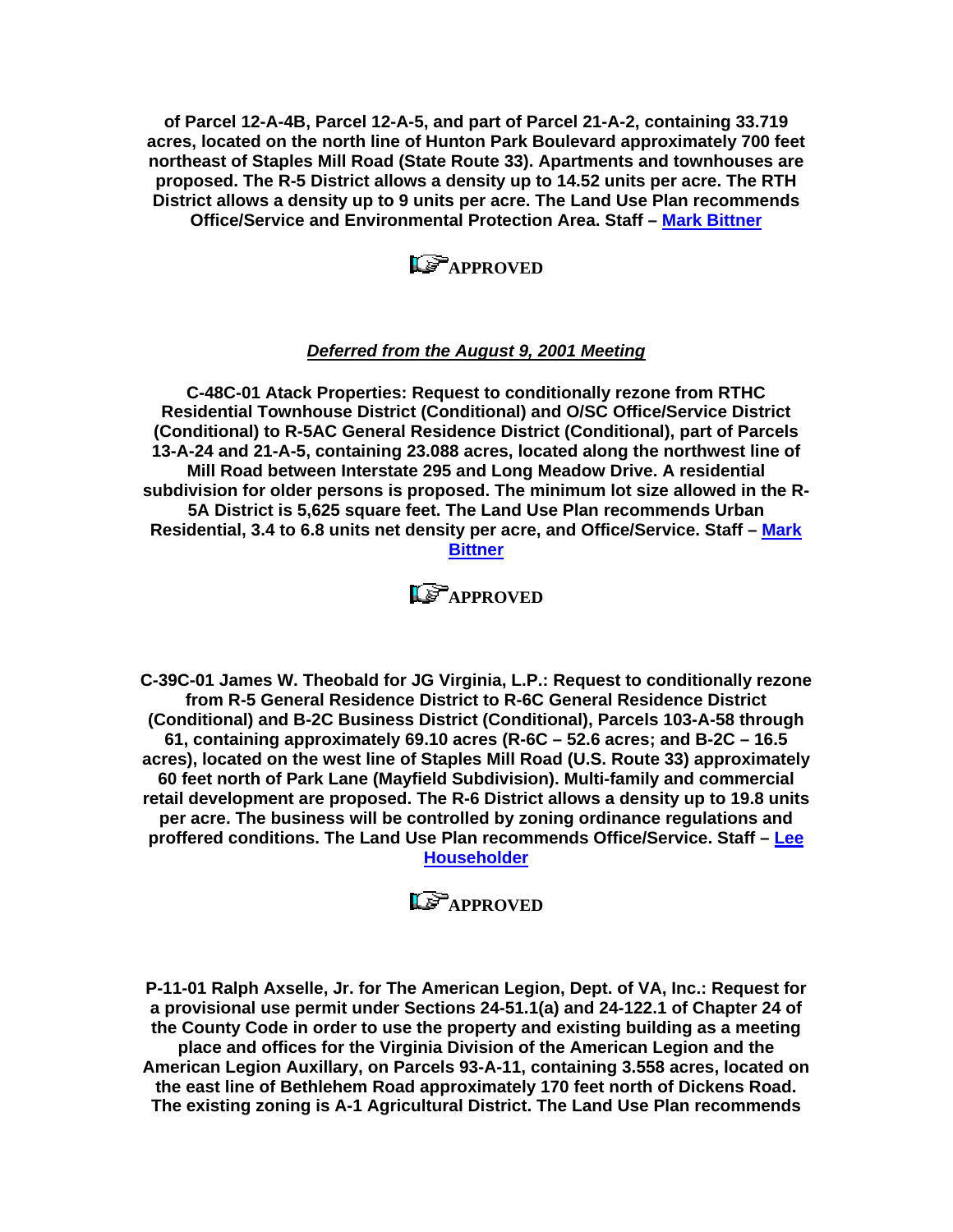#### **Government. Staff – [Tom Coleman](mailto:col09@co.henrico.va.us) (Deferral requested to the October 11, 2001 Meeting)**

# **DEFERRED TO 10/11/01**

**C-53C-01 Jack R. Wilson, III for Newco Properties, Inc.: Request to conditionally P arcel 92-A-24, containing approximately 0.255 acre (11,100 square feet), located regulations and proffered conditions. The Land Use Plan recommends Office. rezone from O-3 Office District to B-3C Business District (Conditional), part of at the Brookfield Office Park entrance on the east line of West Broad Street (U.S. Route 250) at its intersection with Forest Avenue approximately 170 feet south of the I-64 exit and approximately 700 feet north of Dickens Road. A variable message sign is proposed. The use will be controlled by zoning ordinance Staff – [Lee Householder](mailto:hou10@co.henrico.va.us) (Expedited agenda requested)** 

**Le** APPROVED

#### **FAIRFIELD:**

#### *Deferred from the August 9, 2001 Meeting*

**C-11C-01 James W. Theobald for Daniel Corporation: Request to conditionally**  rezone from R-2 One Family Residence District, O-2C Office District (Conditional), recommends Suburban Residential 1, 1.0 to 2.4 units net density per acre, Office **O/SC Office/Service District (Conditional), and PMD Planned Industrial District to O-3C Office District (Conditional), Parcels 53-A-69, 71, 74B, 75-79, 81-84, and 87, containing 59.48 acres, located on the north line of Parham Road at St. Charles Road and on the east line of Scott Road approximately 450 feet south of Level Green Lane (private.). An office park is proposed. The use will be controlled by zoning ordinance regulations and proffered conditions. The Land Use Plan and Office/Service. Staff – [Mark Bittner](mailto:bit10@co.henrico.va.us)** 

**LP**APPROVED

**C-54C-01 Andy Condlin for Gregory A. Windsor: Request to conditionally rezone f rom A-1 Agricultural District to R-3C One Family Residence District (Conditional), B lackburn Road and approximately 1,100 feet south of North Run Creek. Single fa mily residential is proposed. The R-3 District allows a minimum lot size of 11,000 Parcels 41-A-8 and 20A and part of Parcel 31-A-77, containing 11.879 acres, located on the west line of Woodman Road approximately 1,900 feet north of square feet. The Land Use Plan recommends Suburban Residential 2, 2.4 to 3.4 units net density per acre. Staff – [Tom Coleman](mailto:col09@co.henrico.va.us)**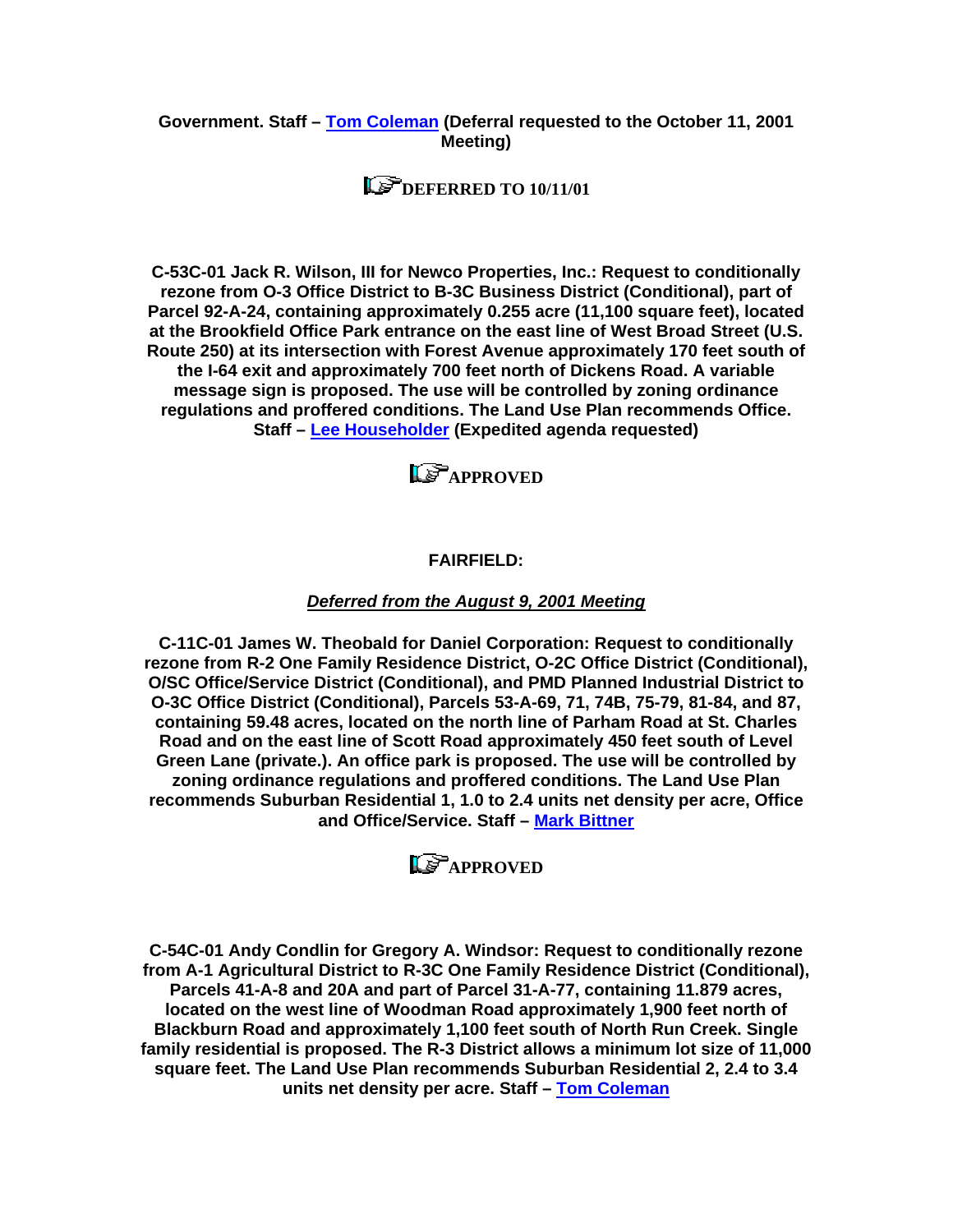# **LE** APPROVED

**C-55-01 QMT for Gregory Windsor: Request to rezone from R-2C One Family Residence District (Conditional) and C-1 Conservation District to C-1 Conservation District, part of Parcel 64-A-26, containing approximately 7.2 acres, located along the west line of the Chickahominy River and at the south line of Faith Landmark Ministries. A conservation area is proposed. The Land Use Plan recommends Suburban Residential 1, 1.0 to 2.4 units net density per acre, and Environmental Protection Area. Staff – [Tom Coleman](mailto:col09@co.henrico.va.us) (Expedited agenda requested)** 



#### **AMENDMENT TO THE MAJOR THOROUGHFARE PLAN OF THE COMPREHENSIVE PLAN: MTP-2-01.**

**Proposed Deletion of Concept Road 47-1 between West Broad Street and Three Chopt Road.** 



**An Ordinance To Add Section 24-29.1 Entitled "Provisional uses permitted" to the Code of the County of Henrico and to Amend and Reordain Section 24-36.1 Entitled "Provisional uses permitted," To Allow B-1 Uses in Multi-Family Residential Structures In the R-5 and R-6 Districts.** 



**An Ordinance to add new Sections 24-50.2:1 Entitled "Provisional uses permitted," 24-50.6:1 Entitled "Provisional uses permitted," and 24-50.11:1 Entitled "Provisional uses permitted," and To Amend and Reordain 24-55 Entitled "Provisional uses permitted," 24-58.2 Entitled "Provisional uses permitted," 24- 62.2 Entitled "Provisional uses permitted," In Order to Add Requirements for Accessory Dwellings in Office and Business Districts.**